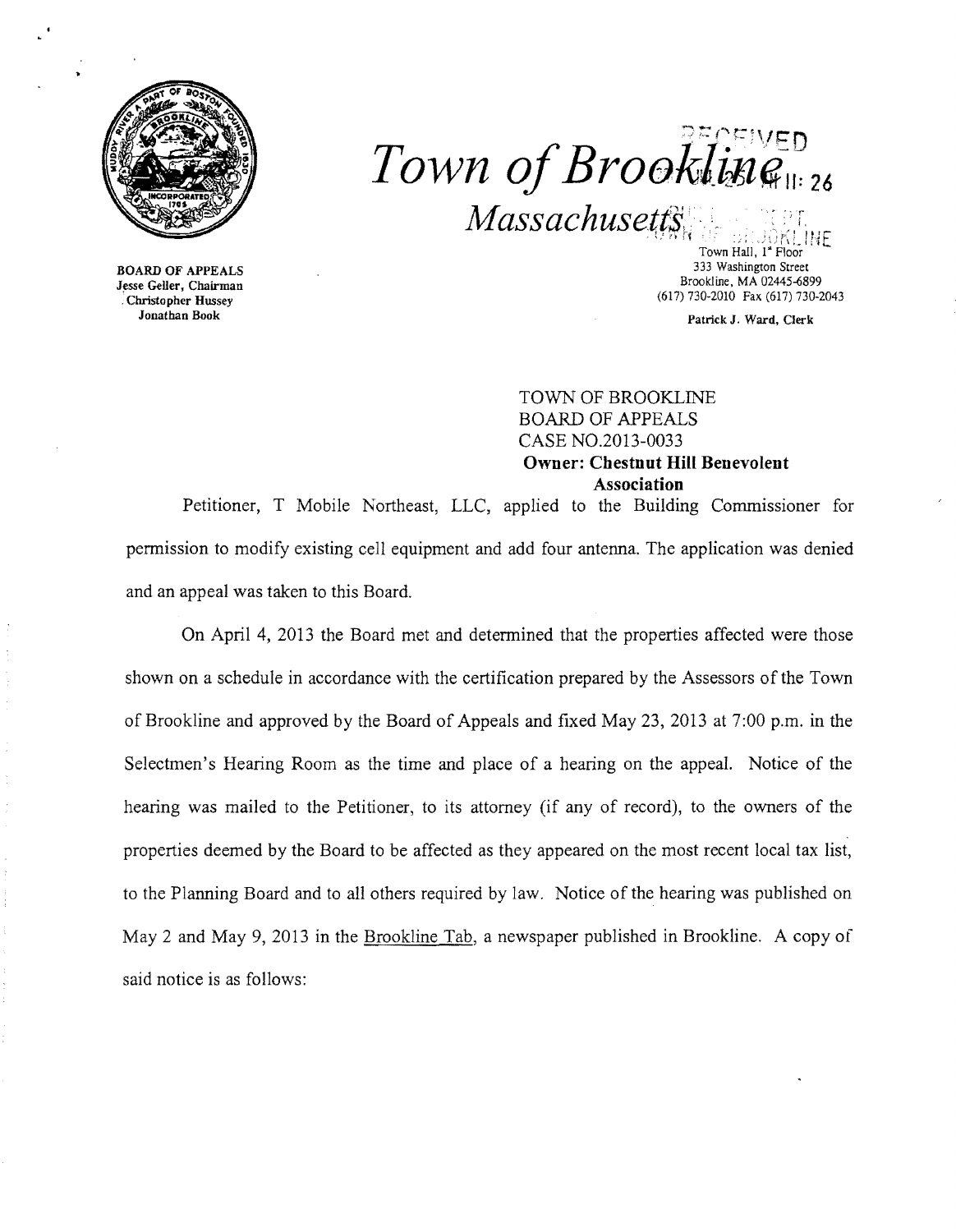## NOTICE OF HEARING

## Pursuant to M.G.L. C. 39, sections 23A & 23B, the Board of Appeals will conduct a public hearing to discuss the following case:

Petitioner: T-Mobile USA, LLC and TMobile Northeast LLC (TMobile) Owner: Chestnut Hill Benevolent Association Location of Premises: 910 Boylston Street Date of Hearing: May 23, 2013 Time of Hearing: 07:00 p.m. Place of Hearing: Selectmen's Conference Room, 6<sup>th</sup> Floor.

A public hearing will be held for a variance and/or special permit from

- 1. 4.09.6.c; Wireless Telecommunications Services
- 2. 5.09.a; Design Review
- 3. 8.02.2; Alteration and Extension
- 4. Modification, as necessary, of BOA case # 3477 June 25,1998

Ofthe Zoning By-Law to alter existing antennas and add four new antennas

At 910 Boylston Street

 $\mathcal{A}^{\mathcal{A}}$  ,  $\mathcal{A}^{\mathcal{A}}$  ,  $\mathcal{A}^{\mathcal{A}}$  ,  $\mathcal{A}^{\mathcal{A}}$  ,  $\mathcal{A}^{\mathcal{A}}$ 

Said Premise located in a S-25 (Single-Family) residential district.

*Hearings, once opened, may be continued by the Chair to a date and time certain. No further notice will be mailed to abutters or advertised in the TAB. Questions regarding whether a hearing has been continued, or the date and time ofany hearing may be directed to the Zoning Administrator at* 617-734-2134 *or check meeting calendar at:http./lcalendars. town. brookline. ma. uslMasterTownCaland arl?FormID=158.* 

The Town of Brookline does not discriminate on the basis of disability in admission to, access *to, or operations ofits programs, services or activities. -Individuals who need auxiliary aids for effective communication in programs and services of the Town of Brookline are invited to make their needs known to Robert Sneirson, Town ofBrooklilte,* 11 *Pierce Street, Brooklilte,MA -02445. -Telephune* (617) *730-2328; TDD* (617) *730-2327; or e-mail*  atrsneirson@brooklinema.gov

> Jesse Geller Christopher Hussey Jonathan Book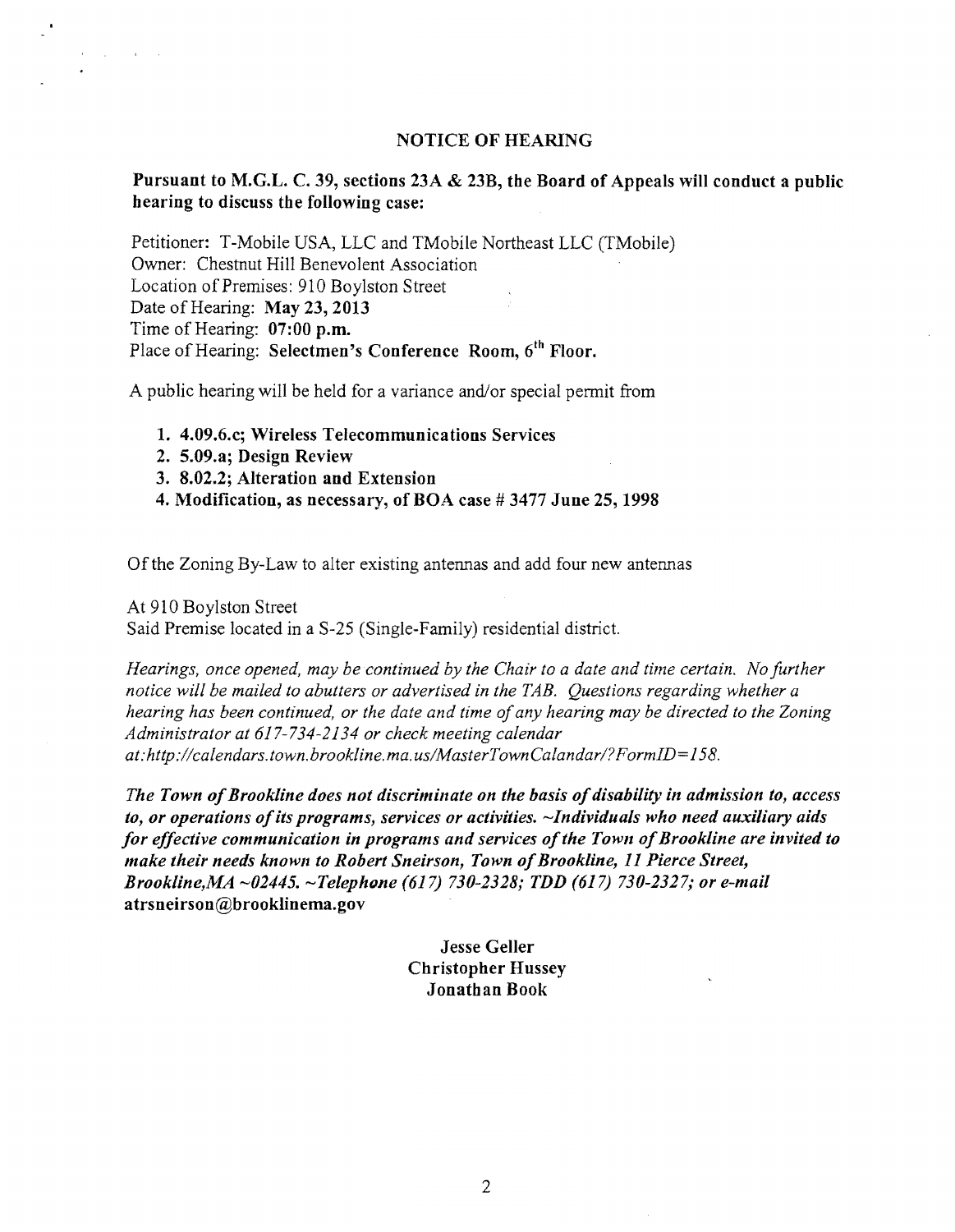At the time and place specified in the notice, this Board held a public hearing. Present at the hearing was Chairman Jesse Geller and Board Members, Christopher Hussey and Jonathan Book. Keenan Brennan of Wellman Associates, presented the case for T-Mobile.

Mr. Brennan described the location as the Chestnut Hill Benevolent Association, located on a heavily wooded and hilly site bordering Boylston Street (Route 9). At the foot of the hill, near Route 9, sits a smokestack on a one-story service building with a heating plant and maintenance space. The main structures on the campus, which was built in 1918, include the following: the Main Building, with administrative offices, care, rest, and study, nursing and resident rooms; the Associates Building, with dormitory rooms for nurses and other staff members; and the Carriage House, with eight apartments for nurses. The main drive has access to and from Boylston Street, and a second egress, which is a right tum only, is east of the main drive. The neighborhood is predominantly residential, except for some office space on Boylston Street to the east. The abutting properties to the south include the Town's Singletree Hill Reservoir underground water tank and large estate-type dwellings. The Town of Brookline has a permanent access easement on the existing driveway to reach its water facility and owns a 16" water main under the driveway.

The applicant, TMobile Northeast LLC, proposes to modify the existing wireless installation on the smokestack. The modification would include replacing the existing four antennas with four new ones, and adding another four new antennas, for a total of eight circling the outside of the smokestack. The antennas would all be substantially the same in appearance and dimension

3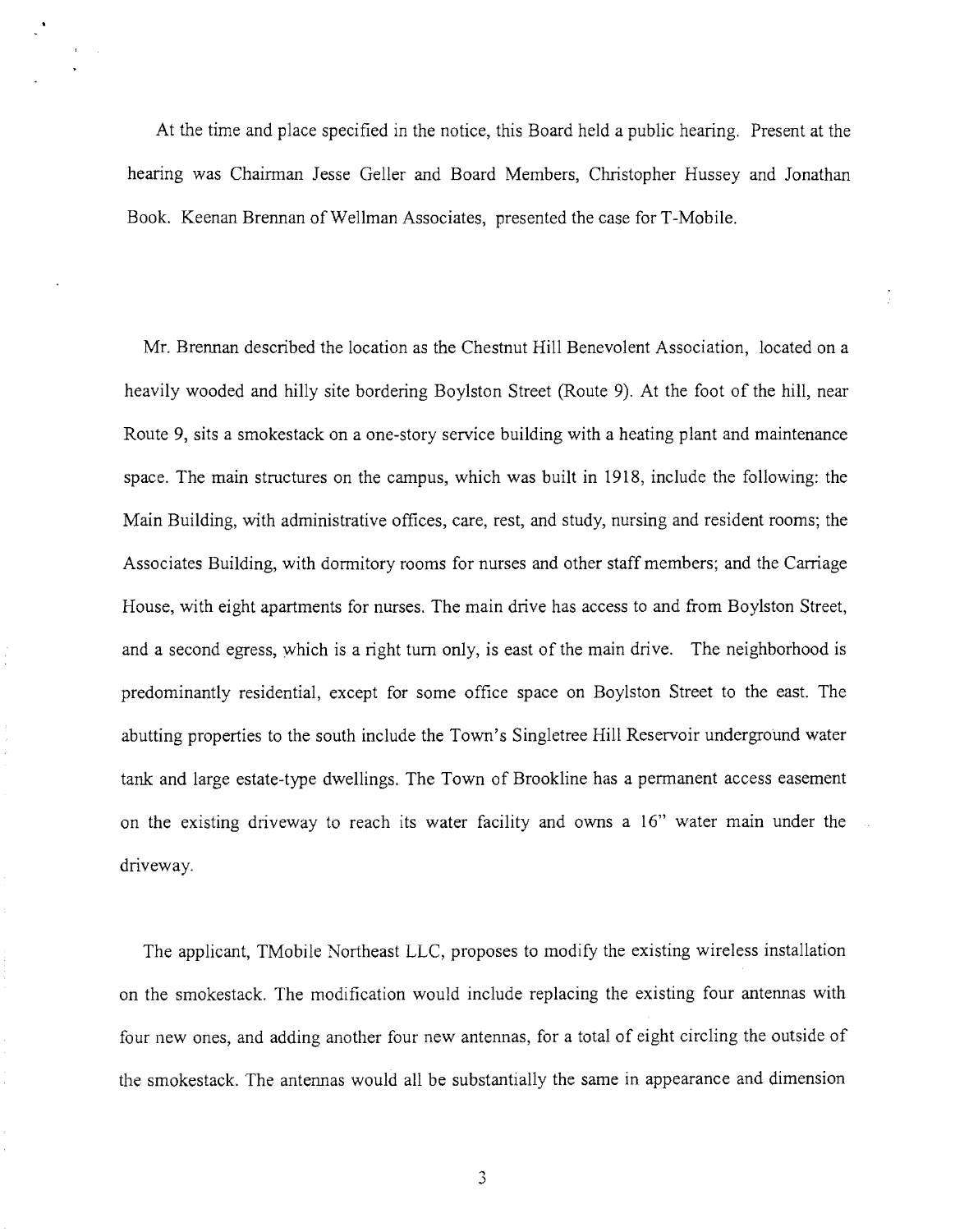as the existing antennas, and mounted at the same height, 95 feet above the ground, or 81.2 feet above the roof. They would be painted to match the underlying brick of the smokestack. An existing equipment cabinet on the roof of the one-story structure would be replaced with a new cabinet with similar dimensions in substantially the same location.

No one was present to speak in favor or in opposition.

The Chairman called upon Timothy Richard, Planner, to deliver the comments of the Planning Board.

## **FINDINGS**

**Section 4.09.6.c** - Wireless Telecommunications Services: All wireless telecommunications antennas and mounts on a building, or any related equipment, fixtures, or enclosures, exceeding 10 feet above roof height shall *require a special permit* from the Board of Appeals, subject to the design review standards under *Section 4.09. 7.a* (1, 2). The standards are mentioned as follows: They shall be as unobtrusive as possible when viewed from the street and from upper floors of nearby residences. Every effort should be made to have them blend in with the style and color of the building they are located upon and with the surrounding environment and not negatively impact property values or environmentally sensitive areas, such as wetlands or historic sites. Where necessary, screening shall be provided to minimize visible impacts. Items for evaluation during the approval process include color, finish, size, location on building façade or roof, camouflaging, and screening. Greater setback from the edge of a building may be required, it if helps to minimize visual impacts and improves overall aesthetics. *The Board of Appeals may grant a special permit* if an antenna is greater than 10 feet above the roof height, where the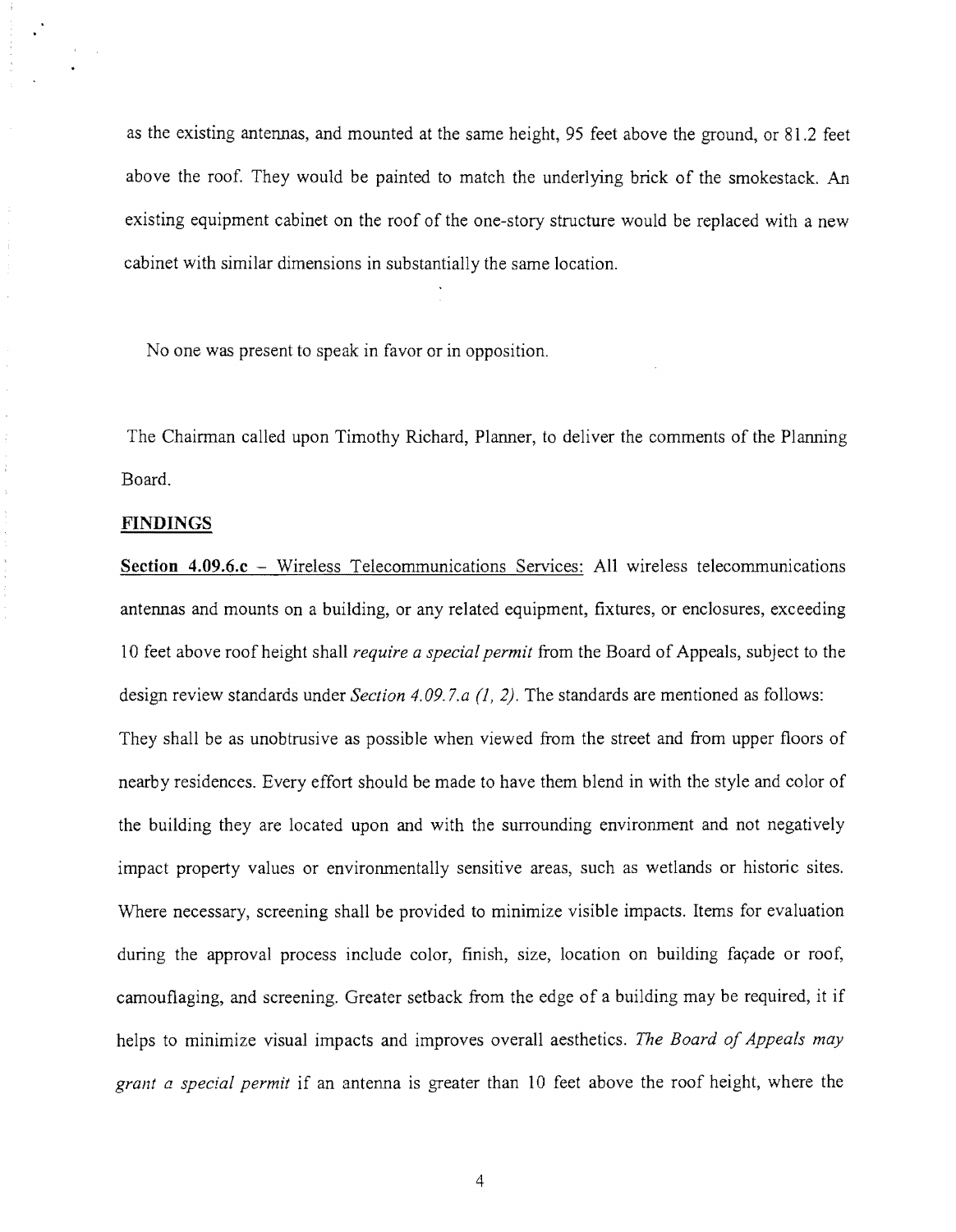applicant can demonstrate that the additional height is necessary for proper functioning of the antenna or to allow a less obtrusive location.

**Section 5.09.2.3** - Design Review: Any exterior alteration or addition to a structure on a lot that fronts on Boylston Street, *requires a special permit for design review.* The following Community and Environmental Impact and Design Standards are most applicable:

- *Preservation of Trees and Landscape:* Since the antennas would be located entirely on the building, no landscaping or trees would be removed.
- *Relation of Buildings to Environment:* The applicant would locate a new equipment cabinet for the facility in the same location as the existing equipment cabinet, so additional shadowing or other effects are not expected.
- *Relation of Buildings to the Form of the Streetscape and Neighborhood:* The proposed antennas would be painted to match the smokestack's existing brick in order to camouflage their appearance.
- *Utility Service*: The supporting equipment cabinet would be located primarily in the same location as the existing, and supporting wiring will be concealed.

Mr. Richard said the Planning Board is not opposed to this proposed antenna installation modification and expansion. The smokestack provides adequate height for the antennas, which will be camouflaged to match the existing brick. Additionally, the changes to the supporting equipment are minor and not expected to be visible. Overall, the installation has been designed to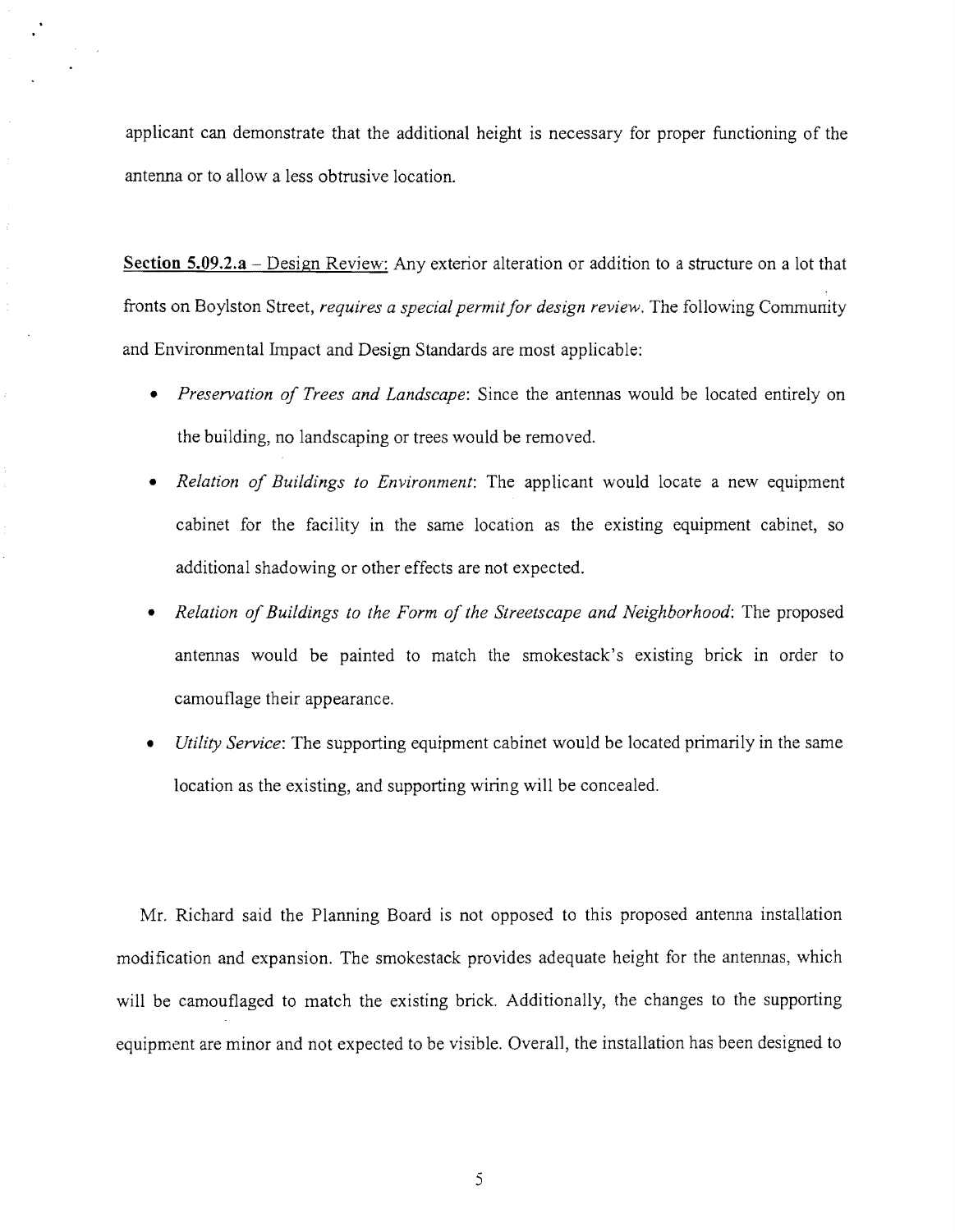be unobtrusive. The wireless antennas that are currently on the smokestack are hardly noticeable from surrounding properties.

**Therefore, the Planning Board recommends approval of the proposal and the submitted plans, prepared by ProTerra Design Group LLC and dated** *2/8/13,* **subject to the following conditions:** 

- 1) Prior to issuance of a building permit, final plans and elevations of the wireless facility and all supporting and concealing structures shall be submitted to the Assistant Director for Regulatory Planning for review and approval.
- 2) The panel antennas shall be painted and textured to match the structure to which they are affixed.
- 3) All antennas and related equipment shall be removed if abandoned or not in operation for a time period of twelve months or longer.
- 4) Prior to issuance of a building permit, the applicant shall submit to the Building Commissioner a removal bond of \$5000.00.
- 5) Prior to issuance of a building permit, the applicant shall submit a \$1,500 monitoring/inventorying fee to the Building Commissioner.
- 6) Prior to a final sign-off on a building permit, a final review and approval of the site shall be made by the Assistant Director for Regulatory Planning.
- 7) Prior to issuance of a building permit, the applicant shall submit to the Building Commissioner to ensure conformance to the Board of Appeals decision: 1) a final site plan, stamped and signed by a registered engineer or land surveyor; 2) final plans and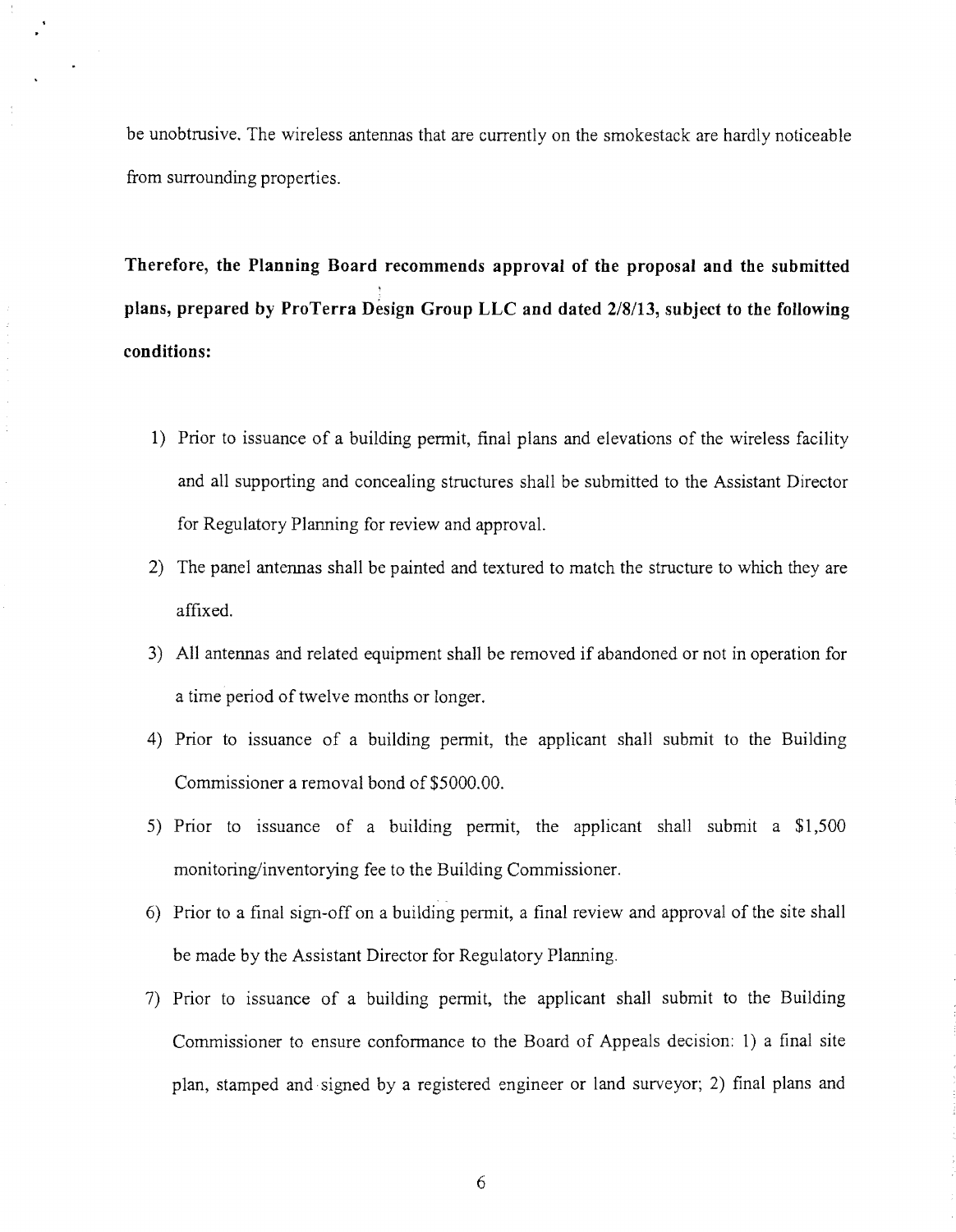elevations of the wireless facility and all supporting equipment; and 3) evidence the Board of Appeals decision has been recorded at the Registry of Deeds.

The Chairman called upon Michael Yanovitch, Chief Building Inspector, to deliver the comments of the Building Department. Mr. Yanovitch said the location of this installation is appropriate. He said similar relief had been granted in the past for the same location. Mr. Yanovitch said the Building Department does not have any objection to the request for relief.

The Board deliberated on the merits of special permit relief. The Board determined that the requirements necessary for the grant of a special permit granting relief from the provisions of Sections **4.09, 5.09.2.a** and **8.02** of the Zoning By-Law pursuant to the provisions of Sections **9.05** and **8.02** of the Zoning B-Law were met. The Board made the following specific findings pursuant to said **Section 9.05:** 

a. The specific site is an appropriate location for such a use, structure, or condition.

b. The use as developed will not adversely affect the neighborhood.

c. There will be no nuisance or serious hazard to vehicles or pedestrians.

d. Adequate and appropriate facilities will be provided for the proper operation of proposed use.

7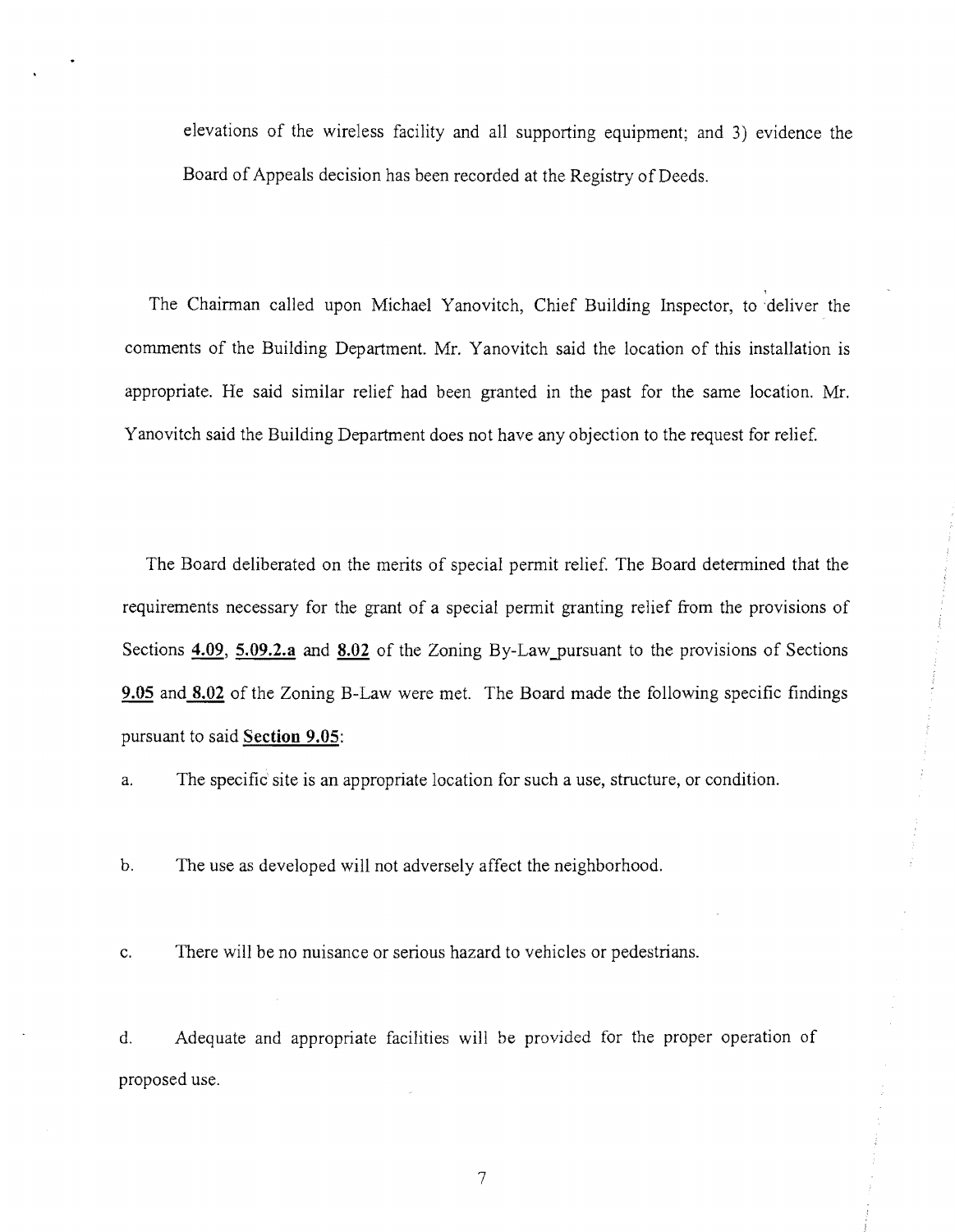Accordingly, the Board voted unanimously to grant the requested relief subject to the following conditions:

- 1) Prior to issuance of a building permit, final plans and elevations of the wireless facility and all supporting and concealing structures shall be submitted to the Assistant Director for Regulatory Planning for review and approval.
- 2) The panel antennas shall be painted and textured to match the structure to which they are affixed, and a test sample of painted antenna shall be provided to the Assistant Director for Regulatory Planning on the site visit for review and approval prior to installation.
- 3) All antennas and related equipment shall be removed if abandoned or not in operation for a time period of twelve months or longer.
- 4) Prior to issuance of a building permit, the applicant shall submit to the Building Commissioner a removal bond of \$5000.00 and a letter with evidence of the surety amount to cover the full cost ofremoval.
- 5) Prior to issuance of a building permit, the applicant shall submit a \$1,500 monitoring/inventorying fee to the Building Commissioner.
- 6) Prior to a final sign-off on a building permit, a final review and approval of the site shall  $\cdot$  be made by the Assistant Director for Regulatory Planning.
- 7) Prior to issuance of a building permit, the applicant shall submit to the Building Commissioner to ensure conformance to the Board of Appeals decision: 1) a final site plan, stamped and signed by a registered engineer or land surveyor; 2) final plans and elevations of the wireless facility and all supporting equipment; and 3) evidence the Board of Appeals decision has been recorded at the Registry of Deeds.